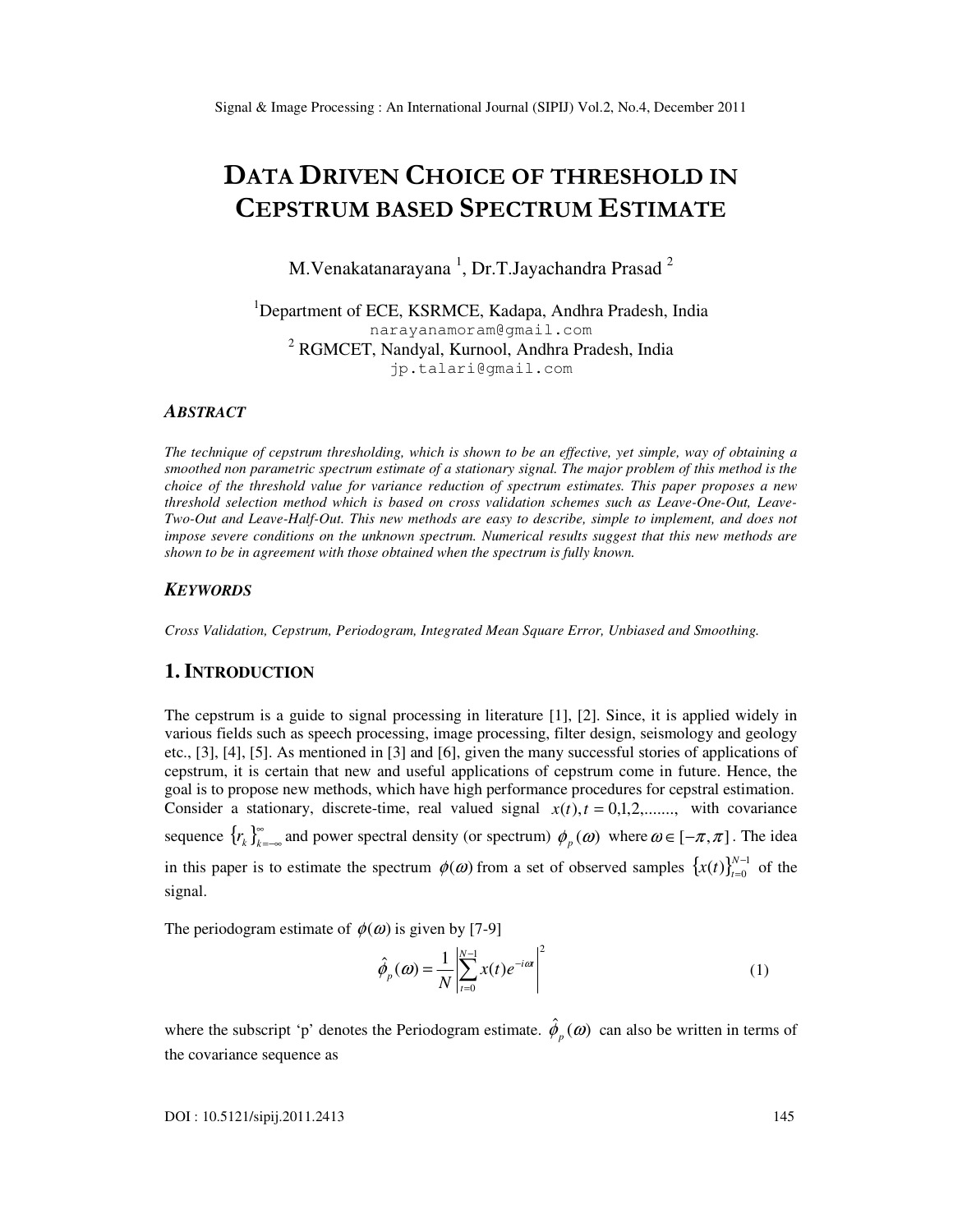$$
\hat{\phi}_p(\omega) = \sum_{k=-(N-1)}^{N-1} \hat{r}_k e^{-i\alpha k} \tag{2}
$$

where  $\hat{r}_k$  denotes the following estimate of  $r^k$ 

$$
\hat{r}_k = \frac{1}{N} \sum_{t=k}^{N-1} x(t) x(t-k)
$$
\n(3)

where 
$$
k = 0,1, \dots, N-1, \quad \hat{r}_{-k} = \hat{r}_{k}
$$
  
Let  $\omega_{l} = \frac{2\pi}{N}l, l = 0, \dots, N-1$  (4)

denote the Fourier grid of the angular frequency axis.  $\hat{\phi}_p(\omega)$  can be computed efficiently by means of a Fast Fourier transform (FFT) algorithm.

The periodogram estimate is an asymptotically unbiased but inconsistent estimate of the true spectrum [7-9]. The variance of periodogram estimate is high; it does not converge to zero as *N* increases, but approach to  $\Phi^2(\omega_i)$ . To solve the above problem, many periodogram smoothing techniques (in both the time, lag and frequency domain) have been proposed. All these techniques suffer from the drawback of having to carefully select the window and the span, for which there are no clear-cut guidelines. Data-dependent choices of the window span are hard to make, due to the complicated statistical properties of the covariance estimates. In recent days, the periodogram estimates via cepstrum thresholding [6], [10], called SThresh [17] have very simple statistical properties. The choice of threshold level is almost automatic way, since the threshold level is selected manually by a procedure for which there are clear guidelines and for which only minor prior information is needed.

### **2. RELATED WORK**

There are several approximately fully automatic schemes are available to select the threshold. These include namely Uniformly Most Power Unbiased Test (UMPUT) [10], the Bayesian Information Criterion (BIC) [10] and The Kolmogorov Structure Function (KSF) [11]. All these are useful whenever true power spectrum is known to fix the optimum threshold. But in practice, the true spectrum is unknown. To overcome this attempt has been made to develop fully automated threshold selection method such as Leave-One-Out Cross Validation (LOOCV) in the absence of the knowledge of true spectrum [16]. We extended the Cross Validations Schemes such as Leave-Two-Out and Leave-Half-Out to select the threshold in non parametric smoothed power spectrum estimation via Cepstrum thresholding.

The paper is organized and is as follows. In the next section the cepstrum based smoothing technique is introduced. In section 4 the Cross Validation schemes for choosing the optimum threshold are described and in section 5 some numerical examples have been presented to illustrate the benefit of the proposed algorithm. Comparison among the various threshold selection schemes is presented in section 6.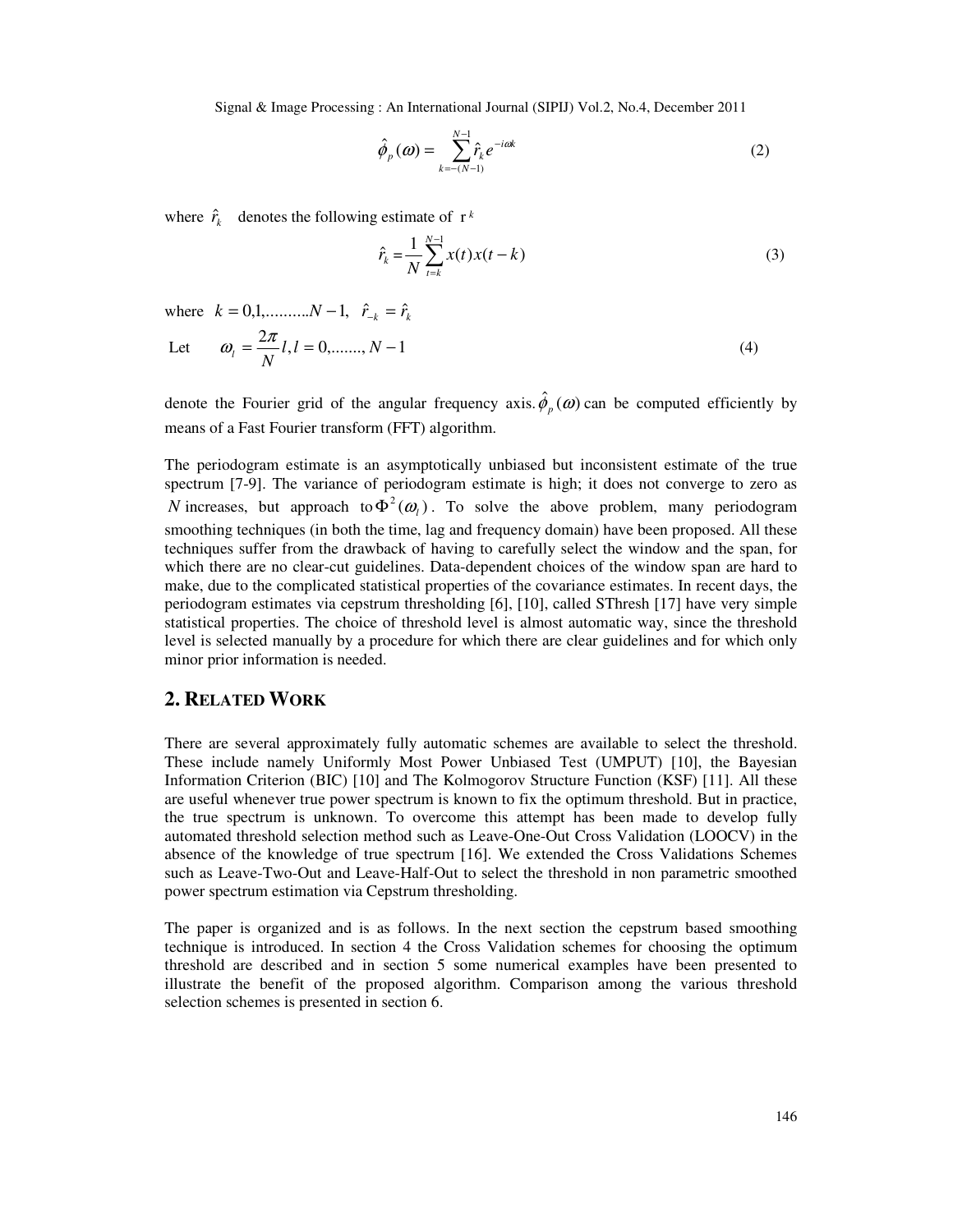## **3. SMOOTHED SPECTRAL ESTIMATION VIA CEPSTRUM THRESHOLDING - STHRESH**

The Cepstral coefficients are defined as

$$
c_k = \frac{1}{N} \sum_{l=0}^{N-1} \ln[\phi(\omega_l)] e^{j\omega_l k}, k = 0, 1, \dots, N-1
$$
 (5)

where it is assumed that  $\phi(\omega_i) > 0, \forall l$ . The cepstral coefficients have several interesting features, one of which is mirror symmetry:

$$
c_{N-k} = c_k, \quad k = 0, 1, \dots, N/2 \tag{6}
$$

which mean that only half of the sequence  $c_0$ ,.........,  $c_{N/2}$ , is distinct. The other half is obtained from  $c_1$ ,.........,  $c_{(N/2)-1}$ , via (6).

Using the periodogram estimate in (1), a common estimate of the cepstral coefficients is obtained by replacing  $\phi(\omega)$  in (5) with  $\hat{\phi}_p(\omega)$ , which given [6], [7].

$$
\hat{c}_k = \frac{1}{N} \sum_{l=0}^{N-1} \ln[\hat{\phi}_p(\omega_l)] e^{j\omega_l k} + \gamma \delta_{k,0},
$$
\n(7)\n  
\n
$$
k = 0, \dots, M,
$$
\n
$$
\delta_{k,0} = \begin{cases}\n1 & \text{if } k = 0 \\
0 & \text{else}\n\end{cases}
$$
\n(8)

where

M=N/2 and  $\gamma = 0.577216...$  (the Euler's constant).

It can be shown that in large samples, the estimated cepstral coefficients  $\{\hat{c}_k\}_{k=0}^M$  are independent normally distributed random variables [18]:

*else*

 $\mathfrak{t}$ 

$$
\hat{c}_k \sim N(c_k, s_k^2) \tag{9}
$$

with

$$
s_k^2 = \begin{cases} \frac{\pi^2}{3N} & \text{if } k = 0, \dots, M\\ \frac{\pi^2}{6N} & \text{if } k = 1, \dots, M - 1 \end{cases}
$$
 (10)

with the above equations in mind, the idea behind cepstrum thresholding is taken from the literature [23-25]. Let  $\tilde{c}_k$  be a new estimate of  $c_k$  and note that  $\tilde{c}_k = 0$  has a mean squared error (MSE) equal to  $c_k^2$ . This estimate is preferred to  $\hat{c}_k$  as long as  $c_k^2 \leq s_k^2$ . Now let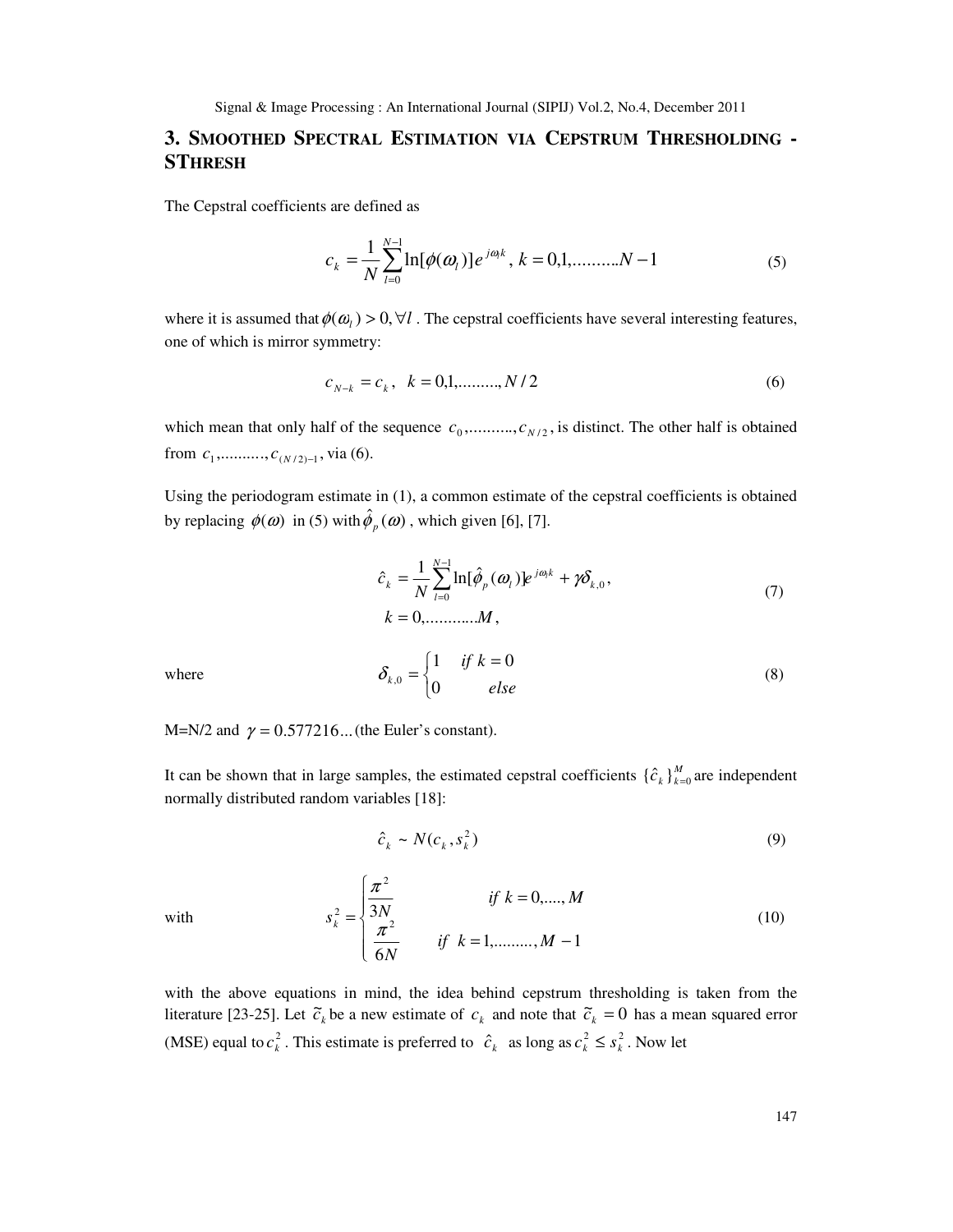$$
S = \{k \in [0, M]|c_k^2 \le s_k^2\}
$$
\n(11)

and let  $\tilde{S}$ be an estimate of the set S. Thresholding  $\{\hat{c}_k\}_{k \in \tilde{S}}$  gives the following new estimates of  $c_k$ :

$$
\widetilde{c}_k = \begin{cases} 0 & \text{if } k \in \widetilde{S} \\ \hat{c}_k & \text{else} \end{cases} \quad k = 0, \dots, M \tag{12}
$$

A good estimate of S is given by

$$
\widetilde{S} = \{k \in [0, M] | \hat{c}_k | \le \mu s_k\}
$$
\n(13)

where the parameter  $\mu$  controls the risk of concluding that  $|c_k|$  is "significant" when this is not true, the so called "false alarm probability". There are three different methods to set the threshold level  $\mu$ , they are outlined below.

**UMPUT** [10] – The expression is derived by combining a uniformly most powerful unbiased test with some empirical evidence and it is given by [20] For  $N \in (128, 2048)$ :

$$
\mu = \mu_0 + \frac{N - 128}{1920} \tag{14}
$$

where

$$
\mu_0 = \begin{cases}\n4 & \text{for a broadband signal with small dynamic range} \\
3 & \text{for a broadband signal with } \log e \text{ dynamic range} \\
2 & \text{for a narrowband signal with very large dynamic range}\n\end{cases}
$$
\n(15)

**BIC** [10] - In this case, the choice of the threshold depends on the Bayesian Information Criterion [19]. The formula of  $\mu$  is:

$$
\mu_{BIC} = 1 + (\ln M)^{1/2}, \text{ where M=N/2} \tag{16}
$$

**KSF** [11] - The value of  $\mu$  is selected such that to minimize the Kolmogorov structure function (KSF) as it is formulated in [21]. The following threshold is used in cepstral nulling

$$
\mu_{KSF} = 1 + l^*, \text{ where } l^* = \arg\min_{l} h_c(l), \text{ the KSF is denoted by } h_c(l)
$$
 (17)

This means that  $\mu$  belongs to the interval ( $\mu_0$ ,  $\mu_0$ +1). For other intervals of the sample length, N, similar rules can be developed. The smoothed spectral estimate corresponding to  $\{\tilde{c}_k\}$  is given by: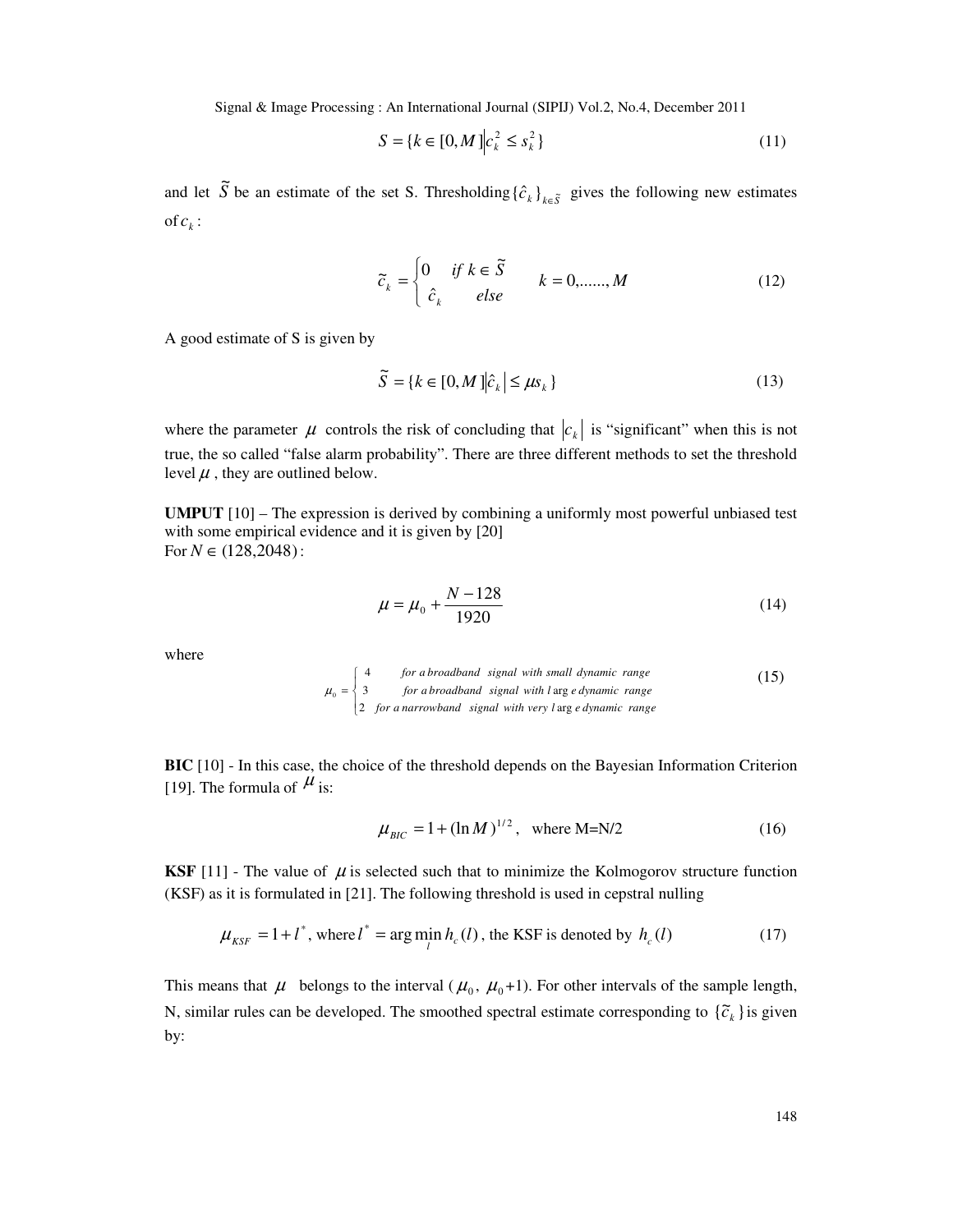$$
\widetilde{\phi}_{cep}(\omega_l) = \exp\left[\sum_{k=0}^{N-1} \widetilde{c}_k e^{-i\omega_l k}\right], l = 0, \dots, N-1,
$$
\n(18)

where the subscript *cep* signifies its cepstrum dependence. The final scaled spectrum estimate  $\hat{\phi}_{cep}(\omega_l)$  is then given by

$$
\hat{\phi}_{cep}(\omega_l) = \hat{\alpha}\tilde{\phi}_{cep}(\omega_l), l = 0, \dots, N - 1
$$
\n(19)

where

$$
\hat{\alpha} = \frac{\sum_{l=0}^{N-1} \hat{\phi}_p(\omega_l) \tilde{\phi}_{cep}(\omega_l)}{\sum_{l=0}^{N-1} \tilde{\phi}^2_{cep}(\omega_l)}
$$
(20)

The above outlined smoothing scheme was called SThresh. We now proceed to automate the selection of  $\mu$ , using a cross-validation scheme.

## **4. CROSS-VALIDATION BASED THRESHOLD SELECTION (CV-STHRESH)**

The idea of using cross-validation for selection of smoothing parameters is quite appealing. The selection of the bandwidth of estimates that are based on a discrete periodogram average, by means of cross-validation, is discussed in [12-14]. The concept of cross validation is applied to find an optimum value of the threshold  $\mu$ . This optimal threshold value will be used to smooth the spectrum with the procedure outlined in section 3. First various types of cross validation methods are discussed[15], then the concept of Leave-One-Out Cross Validation(LOOCV) is explored to find an optimum threshold value[16].

#### **4.1. Definitions**

**Stein's Unbiased Risk Estimation (SURE) - Choose the value of threshold**  $\mu$  **at which the** integrated mean square error (IMSE) is minimum. The IMSE of  $\{\tilde{\Phi}_k\}$  is given by

$$
\rho = \sum_{k=0}^{N-1} E(\tilde{\Phi}_k - \Phi_k)^2
$$
\n(21)

**K-Fold Cross-Validation**-In k-fold cross-validation the data is first partitioned into k equally (or nearly equally) sized segments or folds. Subsequently k iterations of training and validation are performed such that within each iteration a different fold of the data is held-out for validation while the remaining k- 1 folds are used for learning. Data is commonly stratified prior to being split into k folds. Stratification is the process of rearranging the data as to ensure each fold is a good representative of the whole. For example in a binary classification problem where each class comprises 50% of the data, it is best to arrange the data such that in every fold, each class comprises around half the instances.

**Leave-One-Out Cross-Validation (LOOCV) -**Leave-one-out cross-validation is a special case of k-fold cross-validation where k equals the number of instances in the data. In other words, all the data except for a single observation are used for training and the model is tested on that single observation.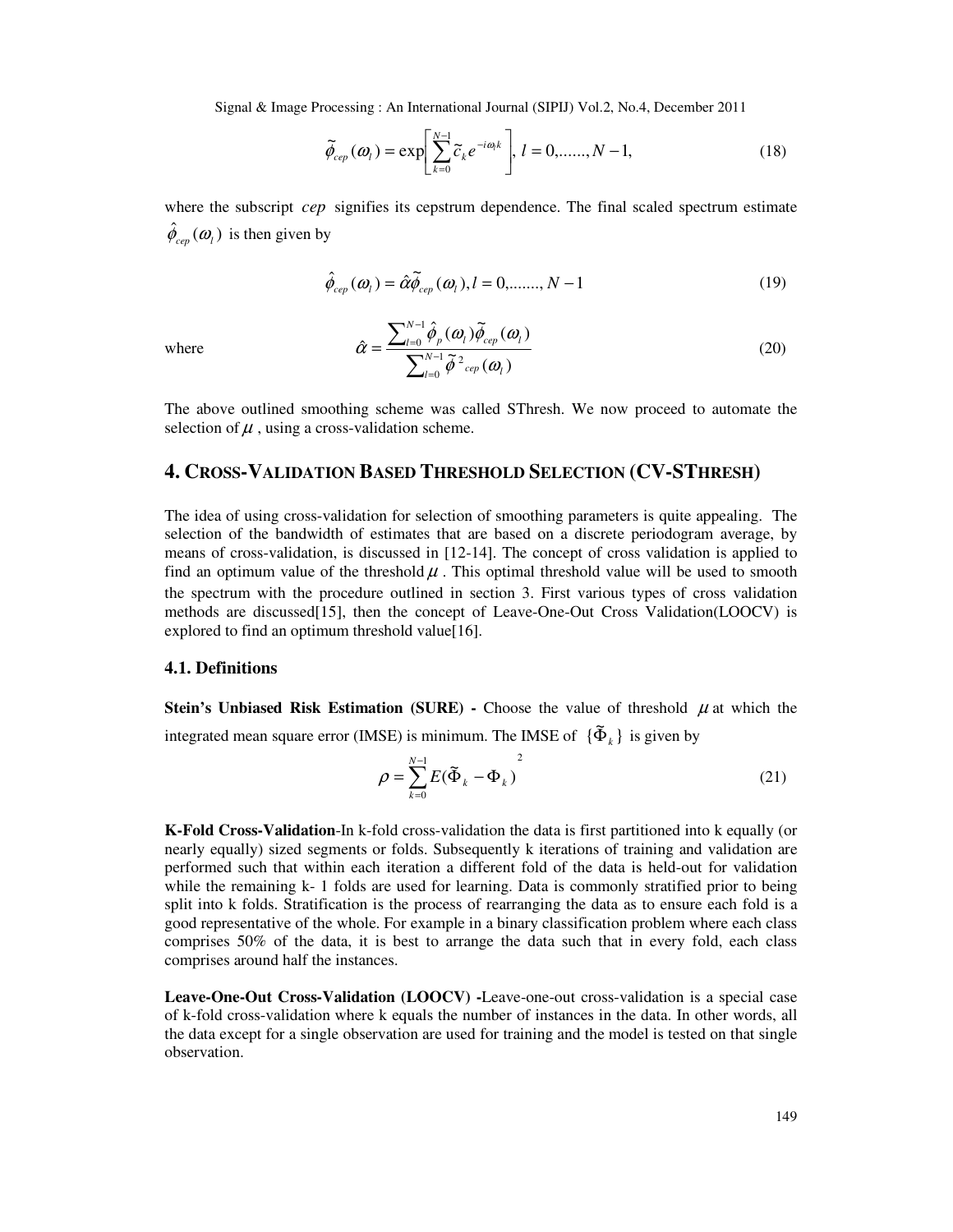**Leave-Two-Out Cross-Validation (LTCOCV)** -In this case, almost all the data except for two observations are used for training the model and the model is tested on the left out two observations.

**Leave-Half-Out Cross-Validation (LHCOCV)-**In this case, the data is divided into two equal segments. One segment is used for training the model and other one for testing the model. Leavehalf-out cross validation is simple to implement, and achieves same performance as that of the above techniques with the reduced computational complexity.

#### **4.2. Periodogram Smoothing via Cross Validation**

If we knew the true underlying spectrum  $\phi(\omega)$ , we would find  $\mu$  by minimizing the integrated mean squared error (IMSE) of  $\hat{\phi}_{cep}$  with respect to  $\mu$  , where

$$
IMSE(\hat{\phi}_{cep}) = \frac{1}{N} \sum_{j=0}^{N-1} E[\hat{\phi}_{cep}(\omega_j) - \phi(\omega_j)]^2
$$
 (22)

and *E*[.] denotes the expectation. Unfortunately, in most practical situations,  $\phi(\omega)$  is unknown and computing the IMSE is therefore not possible. However, cross-validation schemes can be utilized to find an estimate of IMSE, for instance, the following estimate is given by

$$
CV MSE(\hat{\phi}_{cep}) = \frac{1}{N} \sum_{j=0}^{N-1} [\hat{\phi}_{cep}^{-j}(\omega_j) - \hat{\phi}_p(\omega_j)]^2
$$
 (23)

here,  $\hat{\phi}_{cep}^{-j}(\omega_j)$  $\hat{\phi}_{cep}^{-j}(\omega_j)$  is the leave-one-out version of  $\hat{\phi}_{cep}(\omega_j)$ , constructed such that  $\hat{\phi}_{cep}^{-j}(\omega_j)$  $\hat{\phi}_{cep}^{-j}(\boldsymbol{\omega}_j)$  is independent of  $\hat{\phi}_p(\omega_j)$  for all j. This is achieved by first calculating

$$
\hat{c}_k^{-j} = \frac{1}{N} \sum_{\substack{l=0 \ l \neq j}}^{N-1} \ln[\hat{\phi}_p(\omega_l)] e^{j\omega_l k}
$$
 (24)

This leave-one-out estimate can be efficiently obtained from

$$
\hat{c}_k^{-j} = \hat{c}_k - \frac{1}{N} \ln[\hat{\phi}_P(\omega_j)] e^{i\omega_k}
$$
 (25)

The cepstral coefficients are then thresholded according to (12) for a particular choice of  $\mu$ . Finally, the leave-one-cut estimate in (23) is given by

$$
\hat{\phi}_{cep}^{-j}(\omega_j) = \hat{\alpha} \exp\left[\sum_{k=0}^{N-1} \tilde{c}_k^{-j} e^{-i\omega_j k}\right] \qquad j = 0, \dots, N-1 \tag{26}
$$

where  $\tilde{c}_k^{-1}$  denotes the threshold version of  $\hat{c}_k^{-1}$  and  $\hat{\alpha}$  is obtained by replacing  $\tilde{\phi}_{cep}(\omega)$  with its leave-one-out estimate  $\tilde{\phi}_{\text{cen}}^{-1}(\omega)$ *cep*  $\mu$  is then the optimal thresholding parameter  $\mu$  is then the one that minimizes the criterion (23).

150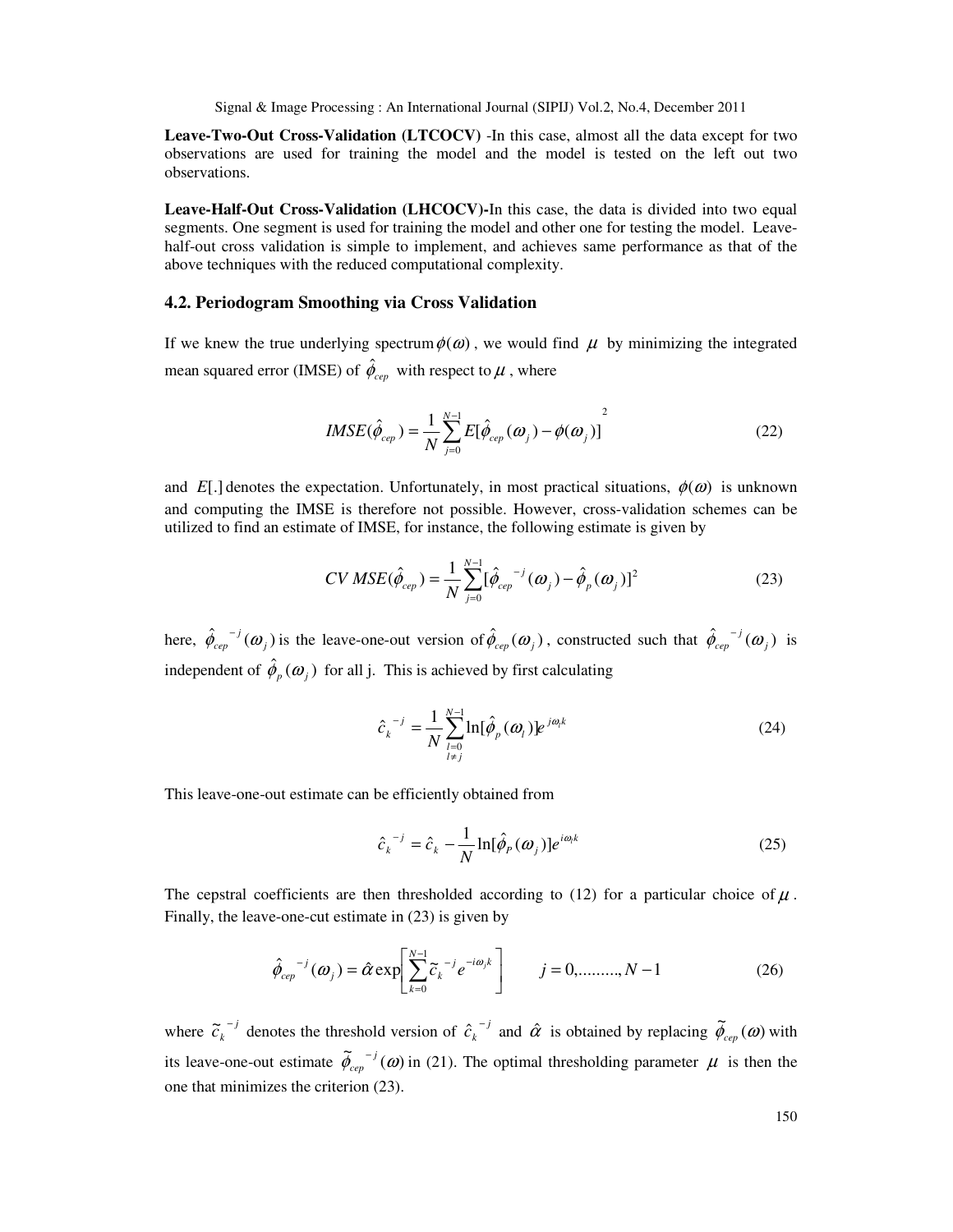The Algorithm steps for proposed smoothing scheme CV-SThresh to find the optimal threshold parameter,  $\mu_{opt}$ .

- 1. From  $x(t)$ ,  $t = 0,1, \ldots, N-1$ , compute  $\hat{\phi}_p(\omega)$  and  $\hat{c}_k$ .
- 2. Choose  $a \mu \in [0, \mu_{\text{max}}]$ . Empirical studies have shown that taking  $\mu_{\text{max}} = 10$  is a good general choice.
- 3. Find an estimate of  $IMSE(\hat{\phi}_{cep}(\omega))$  by efficiently evaluating  $CVMSE(\hat{\phi}_{cep}(\omega))$  in (23). The efficient way of obtaining  $\hat{c}_k^{-j}$  in (25) reduces computation by a factor of log *N*.
- 4. Repeat the above step over the range  $[0, \mu_{\text{max}}]$ .
- 5. Find the value of  $\mu$  that minimizes  $CVMSE(\hat{\phi}_{cen}(\omega))$ .
- 6. Finally compute the smoothed spectrum as done in section 3, using  $\mu_{opt}$  as a threshold.

#### **5. SIMULATION**

The performance of the proposed CV-SThresh method is illustrated by using the broadband and narrowband signals and also for MST radar data.

#### **5.1. Broadband Signal**

Consider a broadband, second order MA process. The signal *x*(*t*) was generated using the moving average equation

$$
x(t) = e(t) + 0.55e(t-1) + 0.15e(t-2), \qquad t = 0, \dots, N-1
$$
 (27)

where  $e(t)$  is a zero mean, unit variance normal white noise. We generated 100 realizations, each of length N=512 of the process. In Fig.1 we show the true spectrum, periodogram based spectrum and the smoothed spectrum via CV-SThresh. The variance and mean square error parameters of these methods are shown in Fig.2. We clearly see that the variance of the smoothed spectrum via CV-SThresh is significantly smaller than that of the peridogram. The optimal  $\mu$  can be obtained from Fig.4 (a) by finding the  $\mu$  corresponding to the minimum value of IMSE. It is clearly seen from Fig.3 that the true and the CV estimate of IMSE have a minimum at almost the same point. Cross- validation therefore gives a nearly optimal value of  $\mu$  for thresholding.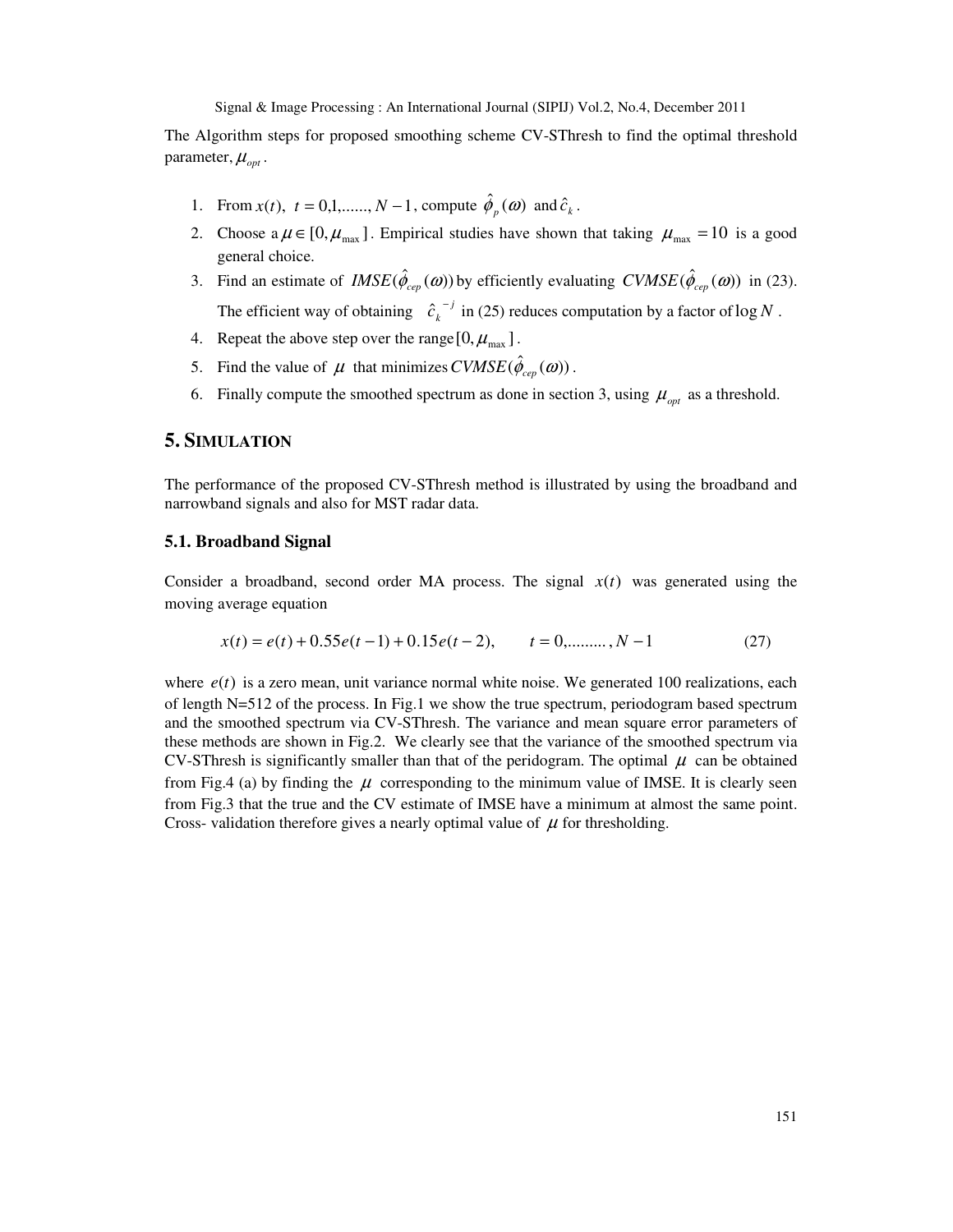



Figure 1. True spectrum  $\phi(\omega)$  , the periodogram estimate  $\hat{\phi}_p(\omega)$  and the cepstrum based spectrum estimate  $\hat{\phi}_{cep}(\omega)$  versus frequency  $\omega$  rad/s, for a broadband MA signal N=512



Figure 2. Variance and Mean square error of  $\hat{\phi}_p(\omega)$  and  $\hat{\phi}_{cep}(\omega)$  versus frequency  $\omega$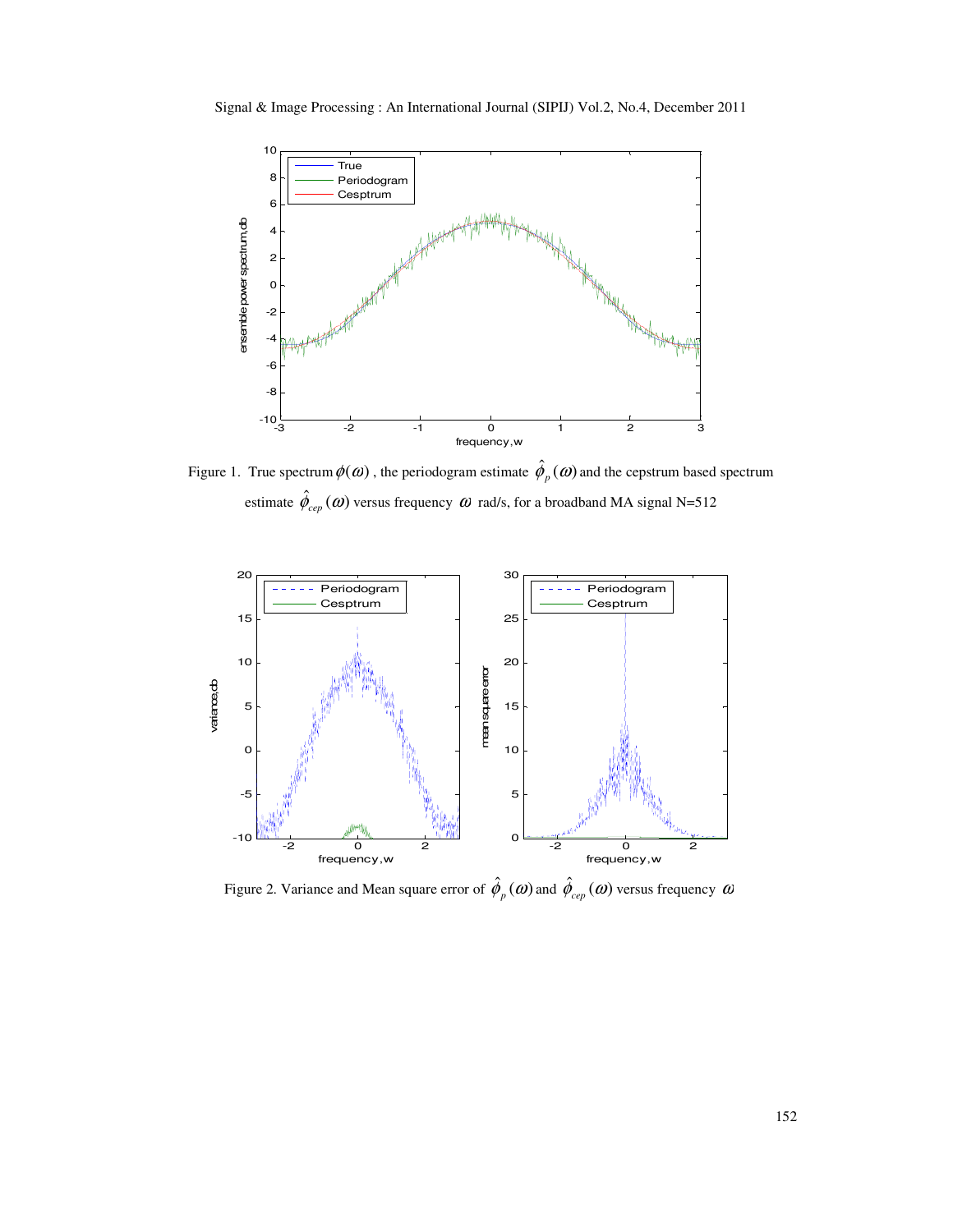

Figure 4. CVMSE ( $\hat{\phi}_{cep}(\omega)$ ) versus the threshold  $\mu$  using cross validation method.

#### **5.2. Narrowband Signal**

Consider a narrowband ARMA process represented by

$$
x(t) - 1.6408 + 2.2044 x(t-1)x(t-2) - 1.4808x(t-3) +
$$
  
0.8145x(t-4) = e(t) + 1.5857e(t-1) + 0.9604e(t-2), t = 0,1,...N-1 (28)

where  $e(t)$  is again a zero mean, unit variance normal white noise. We generated 1000 Monte-Carlo simulations, each of length N=512. as described in the broadband example, the optimal threshold parameter  $\mu_{opt}$  has been obtained as the threshold that yields the minimum cross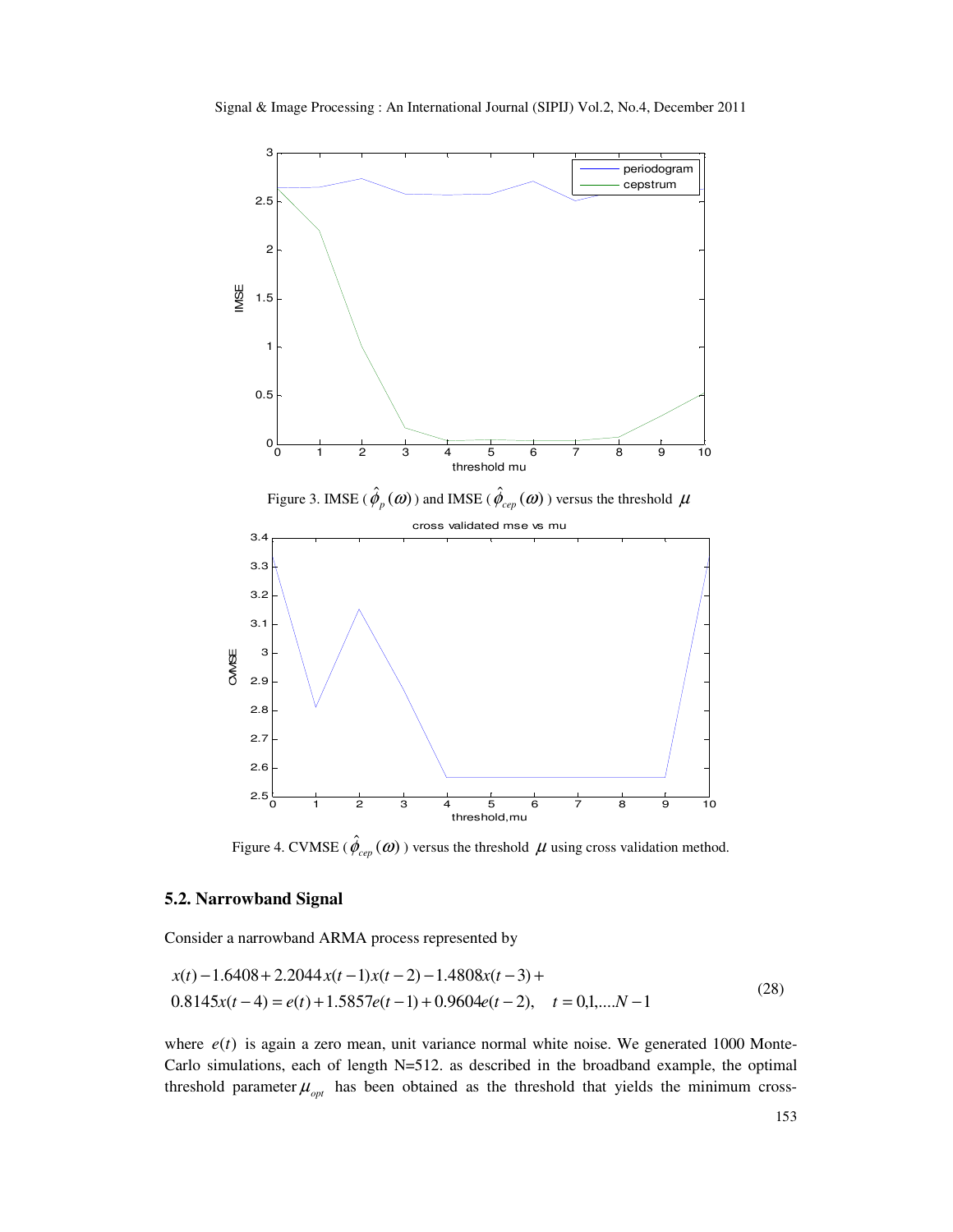valedictory estimate of IMSE. For comparison, we have plotted the true spectrum together with the periodogram based spectrum and smoothed spectrum via CV-SThresh in Fig.5. The variance and mean square error parameters of these methods are shown in Fig.6. Fig.7 and 8 shows the IMSE and CVMSE curves versus  $\mu$ , used to find  $\mu_{opt}$ . In comparison, we see that the variance has been reduced but a bias has been introduced. When smoothing the spectrum via cepstrum thresholding, some of the energy is lost due to the truncation of  $\hat{c}_k$  to zero in (12). For broadband signals, very few of the cepstral estimates are truncated so only a small bias is introduced, whereas for narrowband signals, many more coefficients are set to zero, thus causing the bias seen in Fig.5.



Figure 5. True spectrum  $\phi(\omega)$ , the periodogram estimate  $\hat{\phi}_p(\omega)$  and the spectrum estimate  $\hat{\phi}_{cep}(\omega)$  versus frequency  $\omega$  rad/s, for a narrowband ARMA signal N=512



Figure 4. Variance and Mean square error of  $\hat{\phi}_p(\omega)$  and  $\hat{\phi}_{cep}(\omega)$  versus frequency  $\omega$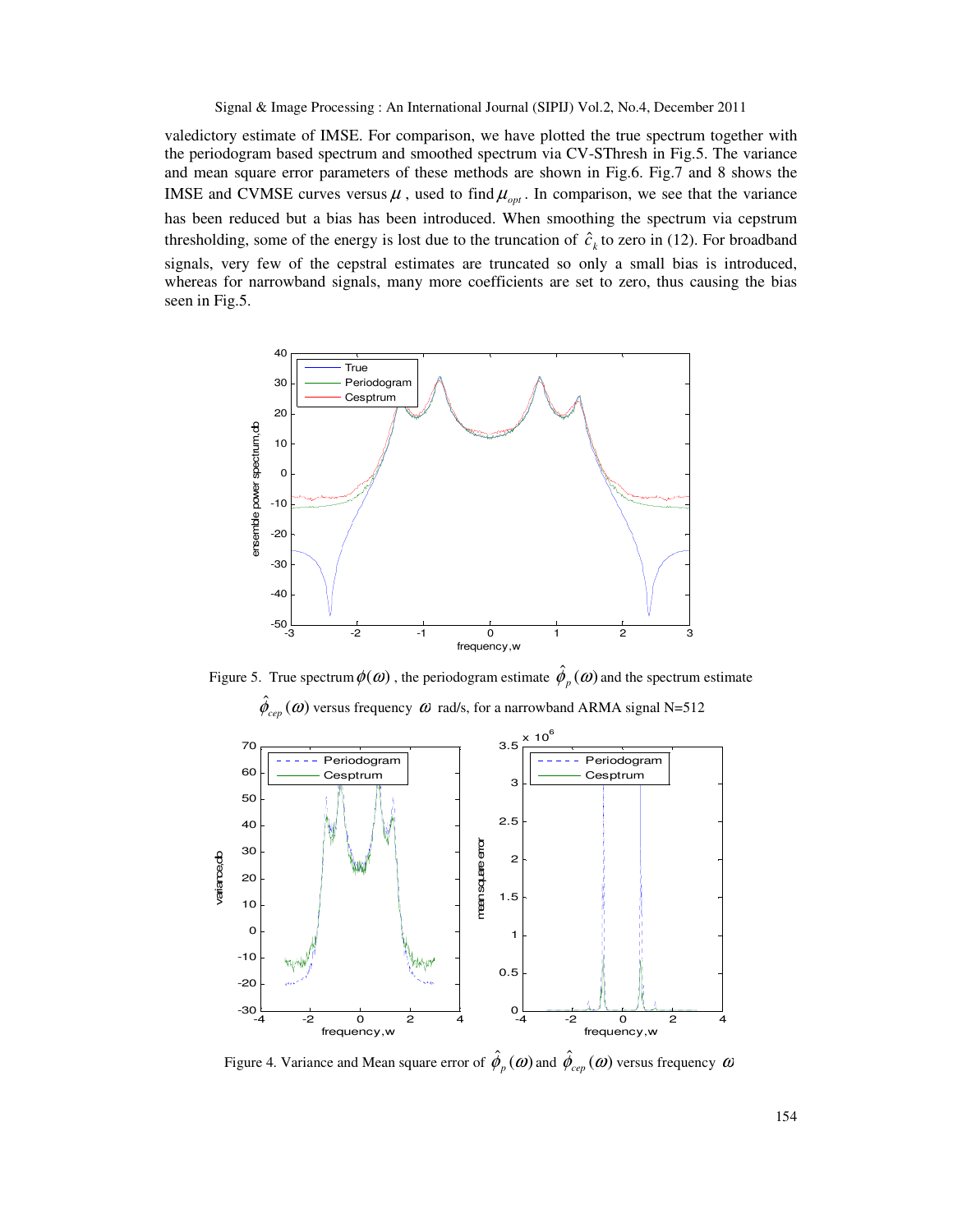



Figure 6. CVMSE ( $\hat{\phi}_{cep}(\omega)$ ) versus the threshold  $\mu$  using cross validation method.

#### **5.3. MST Radar signal**

The MST radar data has been considered to estimate the spectrum based on the above described method. The MST atmospheric data is collected from the MST Radar centre at Gadhanki, Tirupati, India. The data set consists of 150 member functions, each having 256 samples. The proposed Cross Validation based method has been applied to radar data, it is observed that the spectrum of radar data is smoothed, which is shown in Fig.9. It is observed the spectrum estimated for MST radar data based on the proposed method is smoother than the spectrum estimated by periodogram estimate.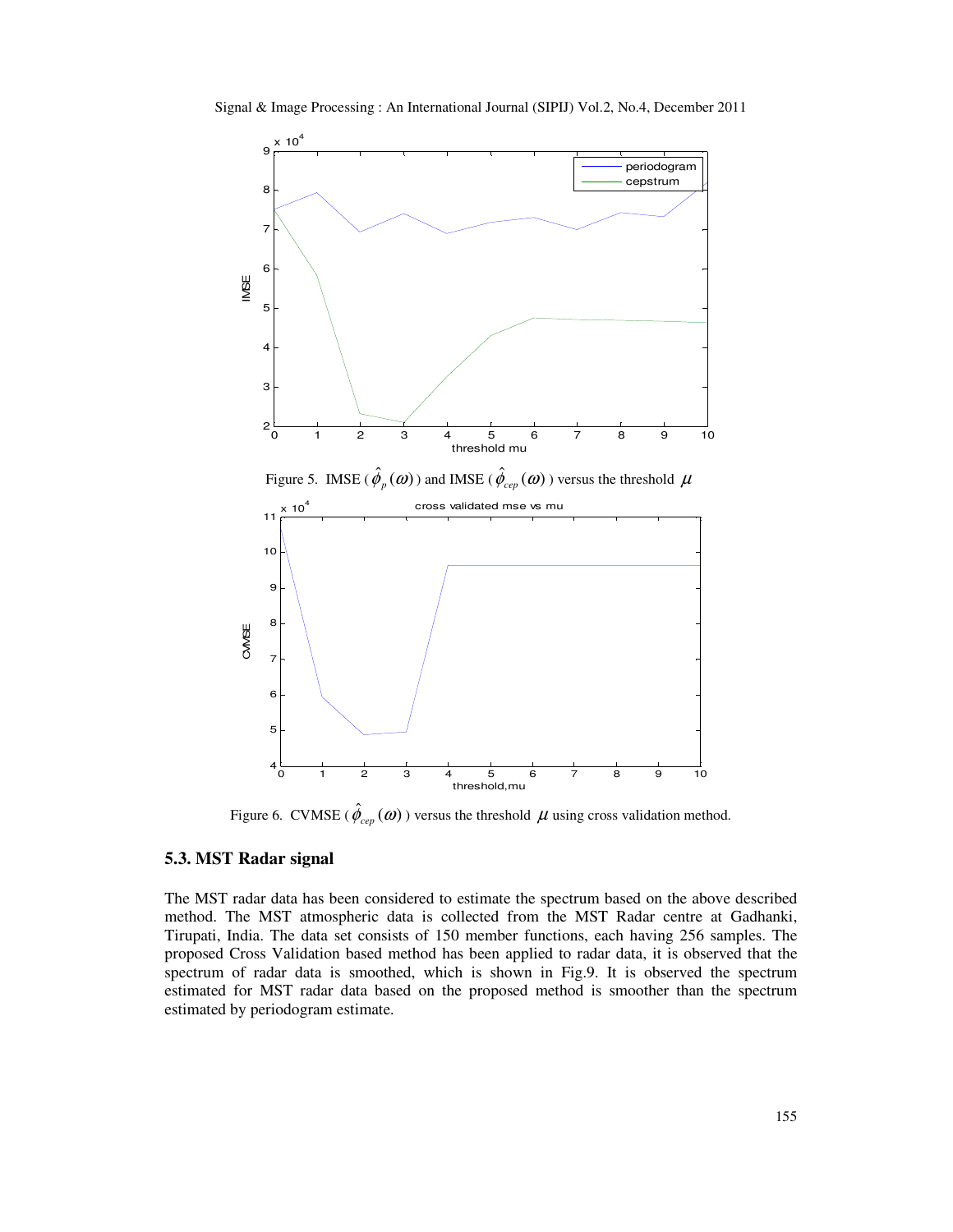# **6. COMPARISON AMONG SURE TECHNIQUE AND CROSS VALIDATION METHODS**

The Stein's unbiased risk estimation (SURE) technique and the cross validation schemes such as Leave-one-out (LOO), Leave two out (LTO) and Leave half out (LHO) methods have been applied to a broadband signal, a narrowband signal and a MST radar data for optimum threshold selection. Table.1 suggest that Leave half out cross validation is easy to implement, and achieves threshold value in agreement with other techniques with few computations.

| Type of signal        | Optimum threshold value ( $\mu_{\text{Up}}$ ) |       |       |       |
|-----------------------|-----------------------------------------------|-------|-------|-------|
|                       | <b>SURE Technique</b>                         | LOOCV | LTOCV | LHOCV |
| Broadband MA signal   |                                               |       |       |       |
| Narrowband ARMA       |                                               |       |       |       |
| signal                |                                               |       |       |       |
| <b>MST</b> Radar data | ∗                                             |       |       |       |

| TABLE.1. Threshold values of SURE, LOOCV, LTOCV and LHOCV |  |
|-----------------------------------------------------------|--|
|-----------------------------------------------------------|--|

\* Not applicable duo to lack of known spectrum



Figure 7. The periodogram estimate  $\hat{\phi}_p(\omega)$  and the spectrum estimate  $\hat{\phi}_{cep}(\omega)$  versus frequency  $\omega$ rad/s, for a radar data N=256.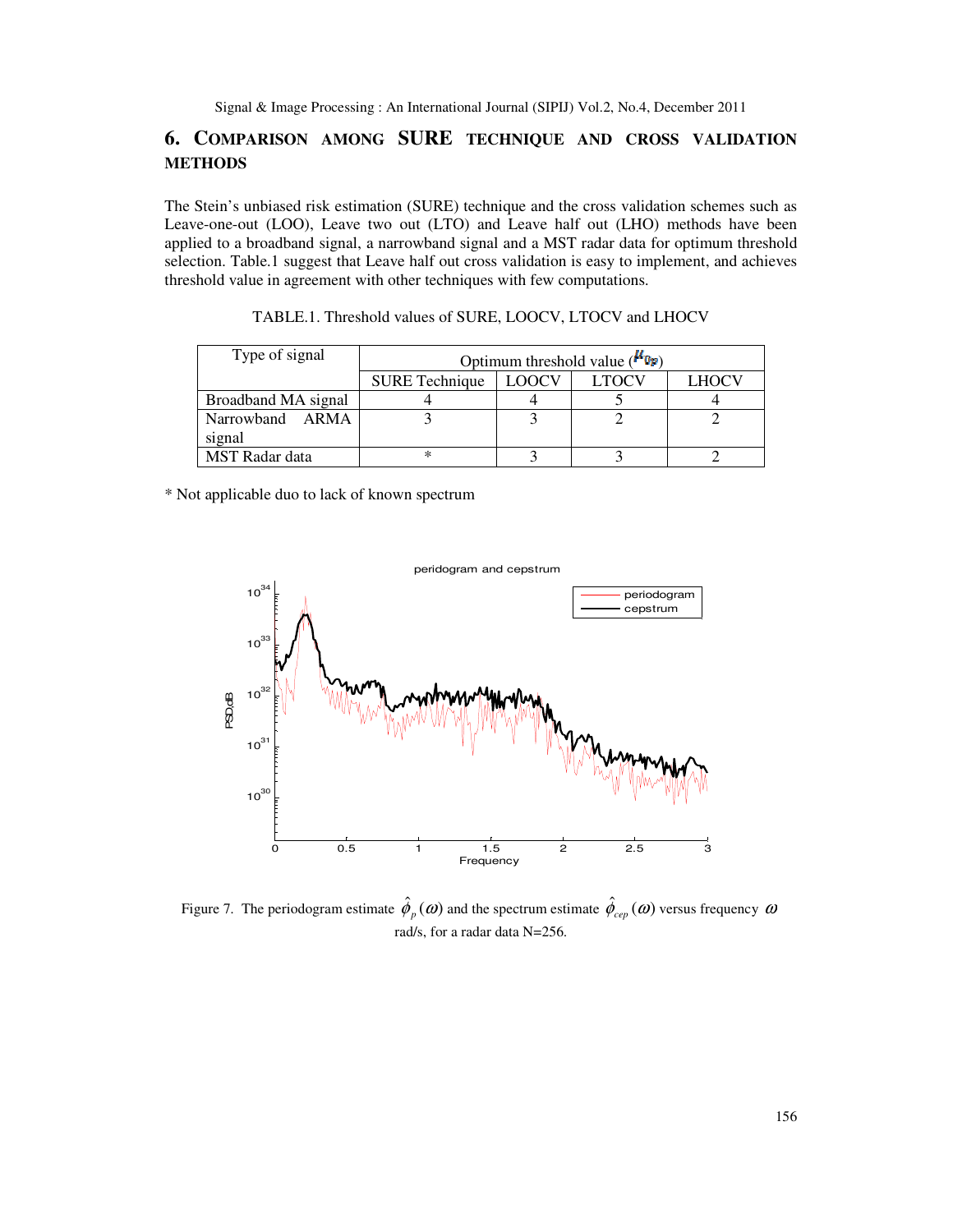Signal & Image Processing : An International Journal (SIPIJ) Vol.2, No.4, December 2011



Figure 8. CVMSE ( $\hat{\phi}_{cep}(\omega)$ ) versus the threshold  $\mu$  using cross validation method.

## **7. CONCLUSIONS**

In this paper the CV-SThresh has been proposed, which is a new data-driven method for threshold selection in smoothed non-parametric spectral estimation. The technique of crossvalidation has been applied to a broadband, a narrowband and a MST radar data for determining the smoothed spectrums by automatically selecting optimum threshold value. The criterion used in this paper is a cross validatory estimate of the minimum mean square error. Three cross validation schemes: Leave-one-out, Leave-two-out and Leave-half-out are employed to select the optimum threshold level for the given *N* Periodogram ordinates  $(\hat{\Phi}_p(\omega_k))$ . The results obtained are in conformity with the existing results in [6], [16], derived using some apriori knowledge about the true spectrum. We observed that Leave-half-out Cross Validation scheme is simple to implement than the other methods, because it produces the good results with few computations.

#### **REFERENCES**

- [1] D. G. Childers, D. P. Skinner, and R. C. Kemerait, "The cepstrum: A guide to processing," *Proc.*  IEEE, vol. 65, no. 10, pp. 1428–1443, Oct. 1977.
- [2] B. P. Bogert, M. J. R. Healy, and J. W. Tukey, "The frequency analysis of time series for echoes: Cepstrum, pseudo-autocovariance, cross-cepstrum and saphe cracking," in *Time Series Analysis*, M. Rosenblatt, Ed., 1963, pp. 209–243, ch. 15.
- [3] A. V. Oppenheim and R. W. Schafer, "From frequency to quefrency: A history of the cepstrum," *IEEE Signal Process. Mag.*, vol. 21, no. 5, pp. 95–106, Sep. 2004.
- [4] L. R. Rabiner and R. W. Schafer*, Digital Processing of Speech Signals*. Englewood Cliffs, NJ: Prentice-Hall, 1978.
- [5] V. Solo, "Modelling of two-dimensional random fields by parametric cepstrum," *IEEE Trans. Inf. Theory*, vol. IT-32, no. 6, pp. 743–750, Nov. 1986.
- [6] P. Stoica and N. Sandgren, "Smoothed nonparametric spectral estimation via cepstrum Thresholding," *IEEE Signal Process. Mag.*, vol. 23, no. 6, pp. 34–45, Nov. 2006.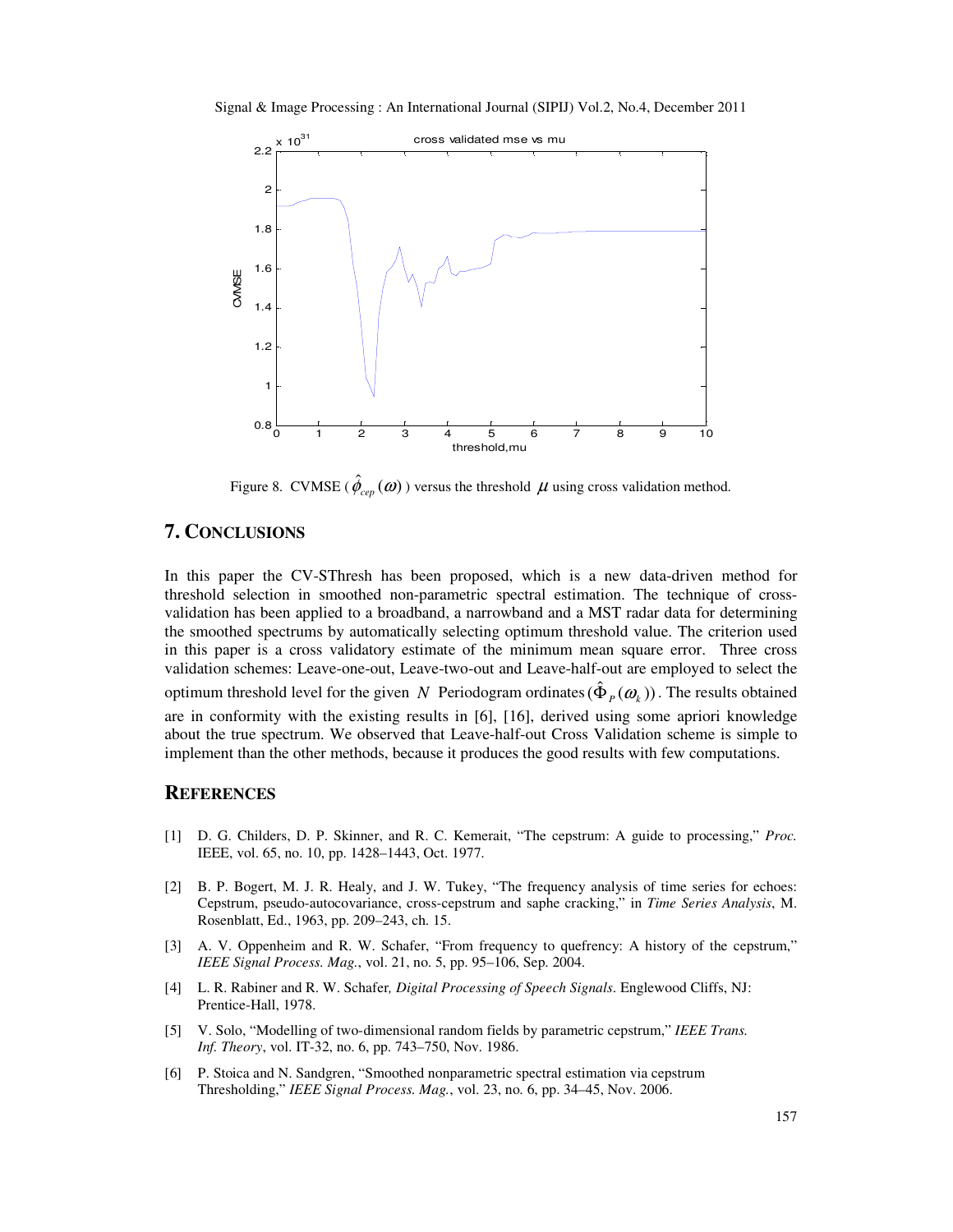- [7] P. Stoica and R.Moses, Spectral Analysis of Signals, Englewood Cliffs, NJ: Prentice Hall, 2005.
- [8] D.B.Percival and A.T.Walden, Spectral Analysis for Physical Applications, Cambridge University Press, Cambridge, UK, 1993.
- [9] M.B.Priestley, "Spectral Analysis and Time series" Volume-1, Academic Press, 1981.
- [10] P.Stoica and N.Sandgren, "Total variance reduction via thresholding: Application to Cepstral Analysis", IEEE transactions on Signal Processing, vol.55, no.1, pp.66-72, January 2007.
- [11] C.D.Giurcaneanu and S.A.Razavi, "On the use of Kolmogorov structure function for periodogram smoothing", in Proceeding of the IEEE International Conference On Acoustics, Speech and Signal Processing, Dallas, Texas, USA, 2010, pp.3966-3969.
- [12] C.M.Hurvich, "Data-Driven Choice of a Spectrum Estimate: Extending the Applicability of Cross-Validation Methods", Journal of the American Statistical Association, vol.80, no.392, pp.933-940, 1985.
- [13] H.C.Ombao, J.A.Raz,R.L.Strawderman, and R.Von Sachs, "A Simple Generalized Cross validation method of Span selection for periodogram smoothing", Biometrika, vol.88,no.4,pp.1186-1192,2001.
- [14] Thomas C.M.Lee, "A stabilized bandwidth selection method for kernel smoothing of the Periodogram" Signal processing 81 (2001) 419-430.
- [15] PAYAM REFAEILZADEH, LEI TANG, HUAN LIU, "Cross-Validation" Arizona State University
- [16] Prabhu Babu, Erik Gudmundson, and Petre Stoica, "Automatic Cepstrum-based Smoothing of the Periodogram via Cross-Validation", EUSIPCO 2008, August 25-29 Switzerland.
- [17] E.Gudmundson, N.Sandgren, and P.Stoica, "Automatic Smoothing of Periodograms" in Proceedings of the 2006 IEEE International Conference on Acoustics, Speech and Signal processing, Toulouse, France,2006.
- [18] Y.Ephraim and M.Rahim, "On second-order statistics and linear estimation of cepstral coefficients", IEEE Trans.Speech Audio Processing, vol.7, no.2, pp.162-176, 1999.
- [19] G.Schwarz, "Estimating the dimension of a model" The Annals of Statistics, vol.6, no.2, pp.461-464, Mar.1978.
- [20] E.L. Lehmann, "Testing Statistical hypotheses", John Wiley & Sons, 1970.
- [21] J.Rissanen, "Information and Complexity in statistical Modeling," Springer Verlag, 2007.
- [22] P. Moulin, "Wavelet thresholding techniques for power spectrum estimation," *IEEE Trans. Signal Processing*, vol. 42, no. 11, pp. 3126–3136, 1994.
- [23] H.-Y. Gao, "Choice of thresholds for wavelet shrinkage estimate of the spectrum," *J. Time Series Anal.*, vol. 18, no. 3, pp. 231–251, 1997.
- [24] A.T. Walden, D.B. Percival, and E.J. McCoy, "Spectrum estimation by wavelet thresholding of multitaper estimators," *IEEE Trans. Signal Processing*, vol. 46, no. 12, pp. 3153–3165, 1998.
- [25] A.R. Ferreira da Silva, "Wavelet denoising with evolutionary algorithms," in *Proc. Digital Sign.*, 2005, vol. 15, pp. 382–399.